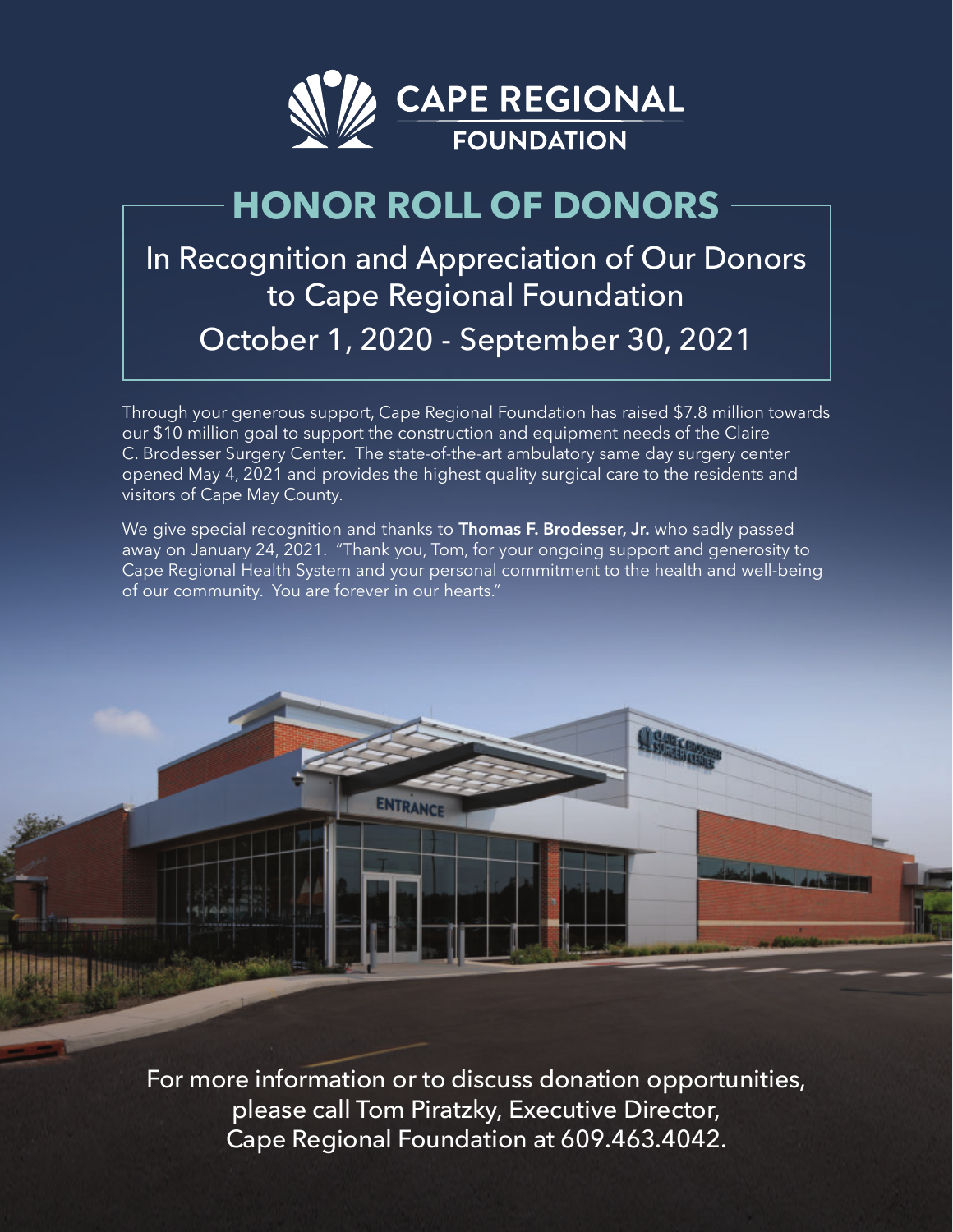## **CAPE REGIONAL FOUNDATION**

#### **\$1,000,000+** Thomas F. Brodesser, Jr.

**\$200,000 - 499,999** Cape Regional Auxiliary

#### **\$50,000 - \$199,999**

Mr. and Mrs. Raymond M. Burke, III Weber Family Trust

## **\$25,000 - \$49,999**

Estate of Catherine J. Cornell Lillian Lincoln Foundation Mr. and Mrs. Michael Pontano

### **\$10,000 - \$24,999**

Mr. Gregg Aprill Mr. and Mrs. Edward D. Breen Ms. Joanne Carrocino Chatlos Foundation Community Foundation of South Jersey Mr. Garry G. Gilbert Mr. and Mrs. Ken Gomez Holly Shores Campground Ms. Joanne Kay Philadelphia Foundation Mr. and Mrs. John Roberts

#### **\$5,000 - \$9,999**

Mr. and Mrs. Eugene Bissell Mr. and Mrs. Hank Brzyski Cerner Corporation Mr. Robert S. Fite Greater Wildwood Elks Lodge #1896 Lobster House OceanFirst Bank OceanFirst Foundation P. Agnes Pfizer Foundation Mrs. Patricia Scheetz SEI Skip Holtzapfel Builders, Inc. Ms. Barbara Tomalino UBS Financial Services

#### **\$2,500 - \$4,999**

Mr. and Mrs. John Bevilacqua CMCH Associates in Radiology Compass Group Foundation For Individual Liberty Fox Rothschild Glenn Insurance, Inc. Grant Thornton Dr. and Mrs. Craig Jurasinski Mr. and Mrs. Robert Lamendola Dr. Andrea C.S. McCoy Mr. and Mrs. Duck Menz Monzo Catanese Hillegass PC Penn Medicine Ms. Betty A. Rogers

Mr. Patrick Stewart WithumSmith&Brown, PC

#### **\$1,000 - \$2,499**

ARA Enterprises, LLC Asher Associates Architects, LLC Mr. and Mrs. Ralph Autuore Bank of America Mr. and Mrs. Patrick Beach Bob Noel Agency Dr. and Mrs. William R. Bradway Ms. Paige Buckingham Capaldi Reynolds & Pelosi Cape Emergency Physicians Mr. and Mrs. Gerald E. Davis Ms. Carole Diller Dr. Louis Capecci Ms. Barbara R. Eckhardt Dr. Loretta Finnegan Mr. and Mrs. Richard Francisco Mr. and Mrs. Mark R. Gill Mr. and Mrs. Henry Gorelick Mr. Bernard W. Groff Mr. and Mrs. Thomas J. Harlan Harry's Ocean Bar and Grille Mr. Byron Hunter Intraprise Health J. Byrne Agency, Inc. Ms. Ann M. King Dr. Vicki Lachman Ms. Ellen B. Lomax Dr. and Mrs. Raymond J. Marotta, Jr. Dr. and Mrs. John D. McAllister, II Mr. and Mrs. Gerard McNamara Mr. and Mrs. Joe McSorley Mr. Julian Vincent Miraglia Montreal Beach Resort & Boarding House Cape May Ms. Barbarann Moore Ms. Frances Morrison Mr. and Mrs. Ed Moylett Mrs. Carol Neubauer Drs. Paul and Bonnie Offit OSK Design Partners, PA Mr. and Mrs. Thomas Piratzky Ms. Patricia Ann Prin R2Architects, LLC Ms. Lynn Riley Run For Nurses Mr. and Mrs. Richard Shea Mr. and Mrs. Paul Sluberski Ms. Pauline Sohn Dr. and Mrs. Robert Speer Ms. Barbara E. St. Clair State Farm Insurance Dr. Antonios Thalassinos The Lomax Consulating Group, LLC Ms. Paula VanMeter Mrs. Joanne Vaul

Mr. and Mrs. Carl L. Wannen, Jr. Mr. and Mrs. William Wenzel Mr. Richard W. Wheatley Wildwood Catholic Academy

#### **\$500 - \$999**

Ms. Gina Ackerman Dr. Richard J. Artymowicz Avalon Home and Land Owners Assoc. Mr. and Mrs. Mike Carrocino Mr. and Mrs. David O. Clemans Conover - Swanson Cooling & Heating Creative Window Mr. and Mrs. William J. Dahms DiPalantino Contractors, LLC Estate of Dolores B. Galloway Mr. and Mrs. Jim Foreman Mr. and Mrs. Neil F. Gallagher Mr. Patrick Galloway Mr. and Mrs. John Glomb Gypsy Lane Home, LLC Mr. and Mrs. George Hodges Dr. John S. Hong Mr. and Mrs. Herbert L. Hornsby, Jr. Mr. and Mrs. Jerry Hurd Mr. Robert Jenco Ms. Gail Keppler Mr. and Mrs. Kenneth Kirby Mr. and Mrs. Philip Koebig Mr. and Mrs. Lawrence A. Kratzer Mr. and Mrs. Thomas Lafferty Mr. John McLaughlin Ms. Ursula W. Michel Mr. and Mrs. Daniel L. Money Ms. Susan Oliver Mr. and Mrs. Joseph Paugh Ms. Dolores A. Pettit Ms. Linda A. Plitnick Postpros Quantum Capital Management Ms. Kathryn A. Randle Ms. Phyllis J. Reger Ms. Janet Richter Mr. and Mrs. Mark Sanderson Ms. Debbie Schiela Mr. and Mrs. Robert Scott Mrs. Charlene Smith Ms. Gretchen Sorensen Summer House Design Group Ms. Alisa J. Szedlacik Mr. Stanley Tees Mr. and Mrs. Miles Truesdell, Jr. Mr. and Mrs. Frank Vaul Mr. and Mrs. Jack Weeks Mr. and Mrs. Eric Wiseman Mr. and Mrs. Peter E. Zelov Mr. abd Mrs. Anthony J. Zurawski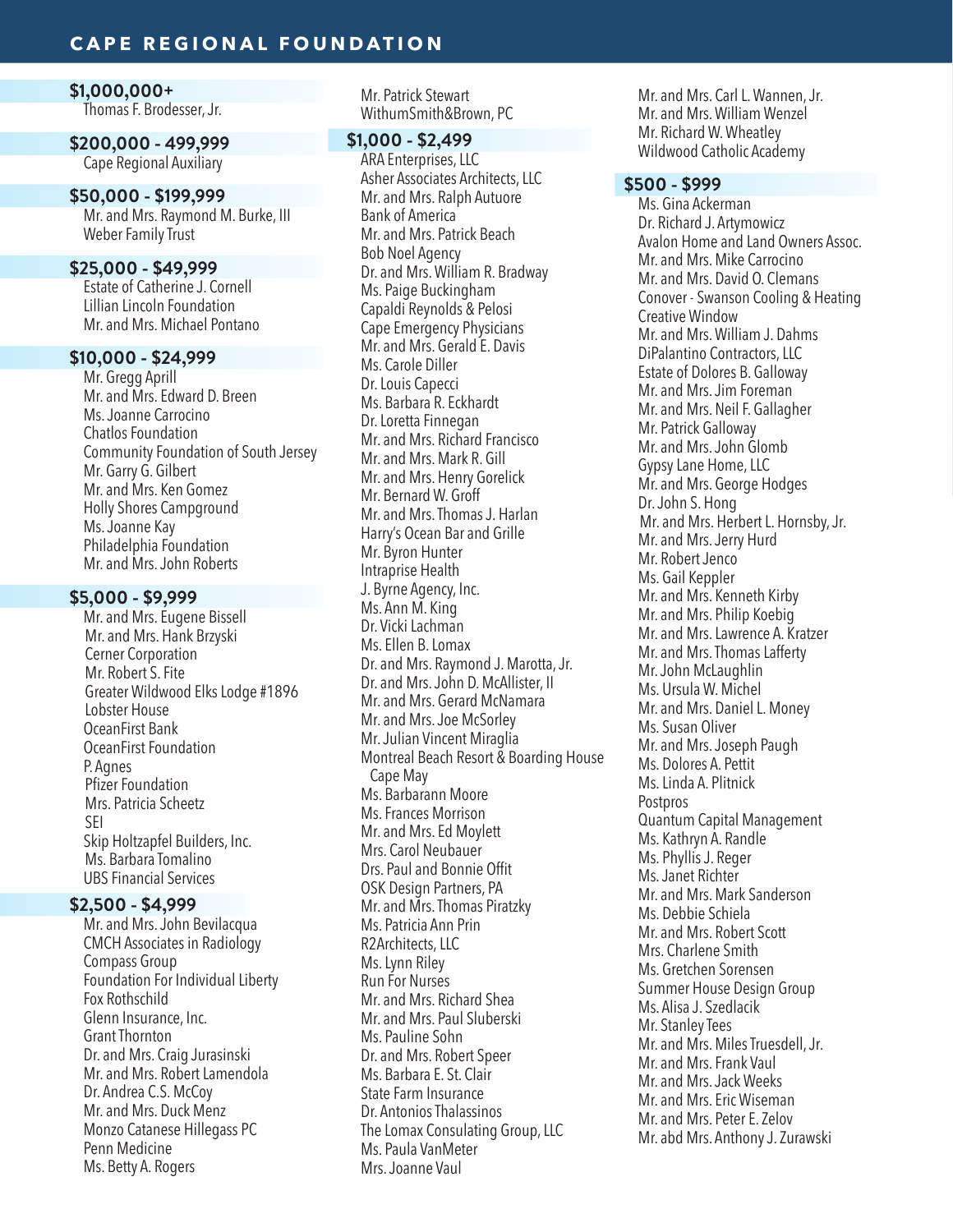

## **\$250 - \$499**

Ms. Adrienne Abbot Mr. Michael E. Augsberger Dr. and Mrs. Robert G. Beitman Ms. Kimberly Ann Belasco Mr. and Mrs. Domenick Benigno Ms. Annie Bologno Ms. Patricia J. Burch Burke Motor Group C & R of Northfield Mr. and Mrs. Michael Caulfield Ms. Joanne Champion Mr. and Mrs. Julius J. Ciesielka CMT Service Group Coastline Corporation Crest Savings Bank Mr. and Mrs. Bruce Cumby Ms. Noreen DiPadova Dog Tooth Bar & Grill Ms. Joanne Dombrowski Ms. Rosemary Dunn Ms. Edythe W. Edwards Ms. Ellen Emanuel Garden Greenhouse and Nursery Gentilini Motors Ms. Deborah L. Gore Mr.William F Greenfield Ms. Beth Ann Grinnell Ms. Janet E. Kerney, Jr. Liberty Mutual Team Mr. and Mrs. John L. Linnington Ms. Immaculata Maier Mr. and Mrs. James McCaughey, Sr. Ms. Jo Ann McGettigan Ms. Denise McLaughlin

Ms. Shelly Ann Meehan Mr. Scott A. Mills Ms. Joann Minnicino Mrs. Lynne Morris NJ SHINE Oceanside Community Club Mrs. Tammy Petit Mr. and Mrs. William Reckmeyer Mr. and Mrs. Atlee Robinson Ms. Lynne Rybicki Ms. Nancy Schafer Mr. Tom Sigmund Ms. Tina Sittineri Mr. Charles O. Slugg Ms. Marianne Solan Specialty Services Associates, Inc. Ms. Marion Stewart Mr. and Mrs. Ed Strogen Mr. and Mrs. Thomas Taraschi The Mottola Group Mr. Todd C. Vanett Mr. and Mrs. Walter Veselka Mr. Samuel White Mr. W. Wickward Ms. Cathy Wolfe

#### **Up to \$249**

Mr. Keith Anderson Ms. Christine and Carol Augulis Ms. Louise Baclasky Ms. Cheryl Baker Ms. Karen Balcerzak Mr. Neil Bass Ms. Penny Anne Becica-Kraus Ms. Patricia A. Begley Mr. and Mrs. Charles H. Blake Burns Construction Consulting, LLC Ms. Anne Burrows Mr. Albert Burton Ms.Jennifer Butterfield Mr. Michael Cantin Ms. Kathleen Cantu Cape Shore Gardens Mr. and Mrs. James B. Carlson Mr. and Mrs. Thomas Carroll Mr. and Mrs. Blaise H. Coco, Jr. Mr. Paul J. Cordaro Mrs. Joan C. Cousins Mr. and Mrs. John D. Cuthbert Mr. and Mrs. James W. Davis de Satnick's Window Fashions, LLC Ms. Mary Beth DeCredico Ms. Amy Dembeck Ms. Patricia Dennison Ms. Margaret A. DePaul Mr. and Mrs. Thomas Devitt Ms. Susan Ellis Mr. and Mrs. Robert W. Elwell, Sr.

Mr. and Mrs. Anthony Evans Mr. and Mrs. Fred J. Ferrari Mr. and Mrs. Joseph J. Ferroni, Sr. Ms. Jean Ford Mr. and Mrs. David Frank Mr. and Mrs. Gregory A. Furda Ms. Arlene Gentilini and Mr. Donald War Mr. and Mrs. William George Mr. and Mrs. Joseph Gilligan Mr. and Mrs. Alan Gordon Ms. Adele Gouse Mr. Frank Graus Mr. and Mrs. Frank Guarino Mr. and Mrs. Larry Harrell Mr. and Mrs. John Herr Mr. Stanley Higgs Mr. and Mrs. Peter D. Holt Ms. Barbara Hoppes Ms. Heidi Horner Mr. and Mrs. Thomas Iacovone Mr. and Mrs. Stephen Irving Mr. and Mrs. Matthew Johnson Mr. Ralph B. Johnson Ms. Monica Jones Mr. and Mrs. Richard Jorgenson Mr. and Mrs. Eric Kane Mr. and Mrs. Stuart Karney Mr. and Mrs. Mark A. Krause Mr. and Mrs. John Krukosky Mr. and Mrs. William P. Larkin, Jr. Mr. F. Kenneth Lee Mr. and Mrs. John Leo Levine, Staller, Sklar, Chan & Brown, P.A. Little Oaks Campground Ms. Mary Anna Long Lower Township Chamber of Commerce Mr. Joseph Macaron Ms. Caroline Magnual Mr. Scott Maslow Mr. Joseph T. Maurer Ms. Lindsey McDonough Ms. Linda McGovern Ms. Beverly McPeak Ms. Lisa Mills Ms. Samantha Millspaugh Moelis Company Ms. Judith Morin Ms. Margaret A. Murray Ms. Edwin Nesbitt Ms. Tracy O'Brien Mr. Walter O'Brien Mr. and Mrs. Patrick O'Connor Ms. Margaret Panny Mrs. Martha M. Pastore Mrs. Ruth C. Patterson Mr. and Mrs. Robert Patterson Ms. Kelly Pfeiffer Mr. and Mrs. James A. Picanza